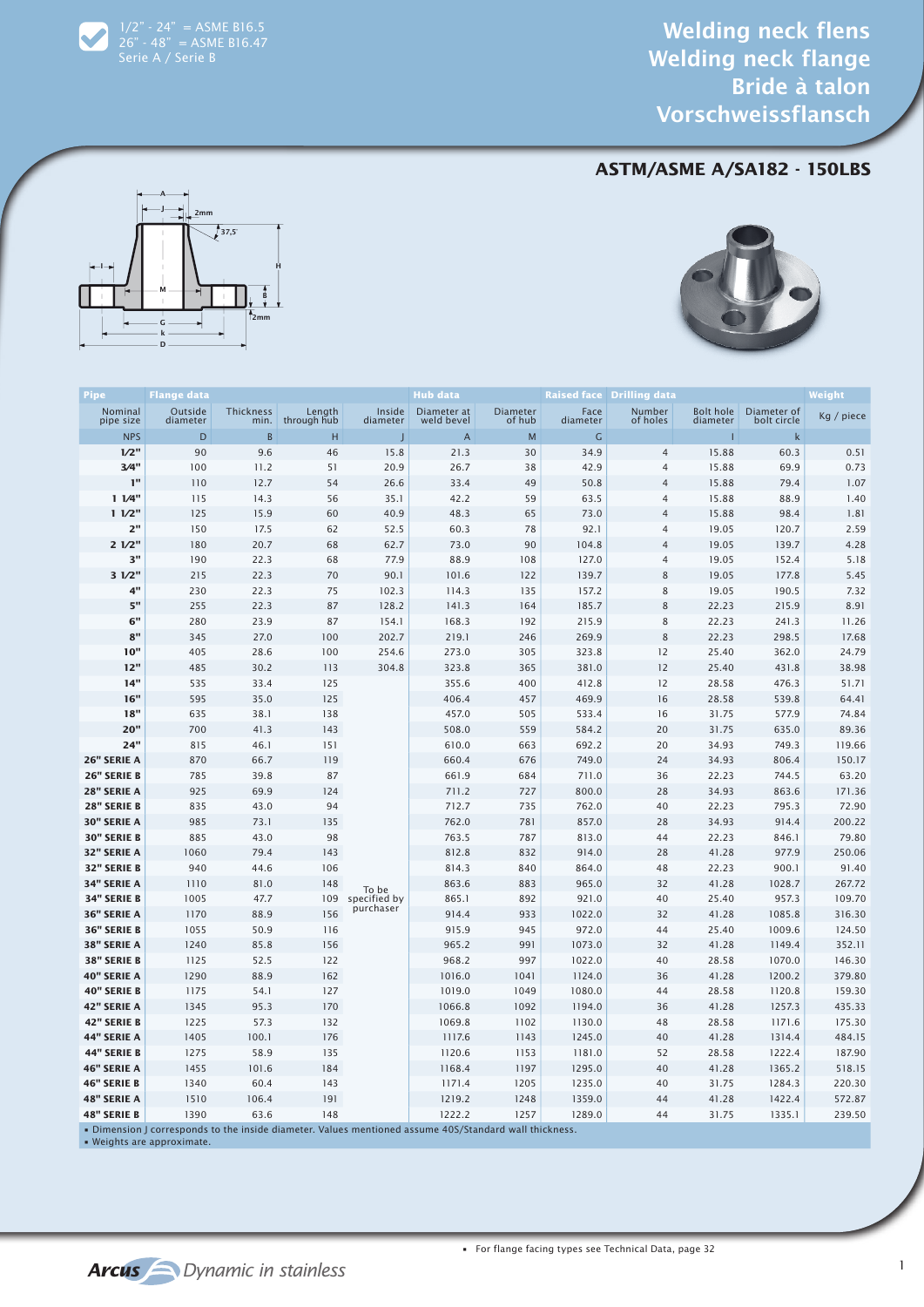

**ASTM/ASME A/SA182 - 300LBS**





| <b>Pipe</b>                | <b>Flange data</b>                                                                                    |                   |                       |                           | <b>Hub data</b>           |                    |                  | <b>Raised face Drilling data</b> |                              |                            | Weight           |
|----------------------------|-------------------------------------------------------------------------------------------------------|-------------------|-----------------------|---------------------------|---------------------------|--------------------|------------------|----------------------------------|------------------------------|----------------------------|------------------|
| Nominal<br>pipe size       | Outside<br>diameter                                                                                   | Thickness<br>min. | Length<br>through hub | Inside<br>diameter        | Diameter at<br>weld bevel | Diameter<br>of hub | Face<br>diameter | Number<br>of holes               | <b>Bolt hole</b><br>diameter | Diameter of<br>bolt circle | Kg / piece       |
| <b>NPS</b>                 | D                                                                                                     | B                 | H                     |                           | A                         | M                  | G                |                                  |                              | k                          |                  |
| 1/2"                       | 95                                                                                                    | 12.7              | 51                    | 15.8                      | 21.3                      | 38                 | 34.9             | $\overline{4}$                   | 15.88                        | 66.7                       | 0.78             |
| 3/4"                       | 115                                                                                                   | 14.3              | 56                    | 20.9                      | 26.7                      | 48                 | 42.9             | $\overline{4}$                   | 19.05                        | 82.6                       | 1.34             |
| 1"                         | 125                                                                                                   | 15.9              | 60                    | 26.6                      | 33.4                      | 54                 | 50.8             | $\overline{4}$                   | 19.05                        | 88.9                       | 1.64             |
| 11/4"                      | 135                                                                                                   | 17.5              | 64                    | 35.1                      | 42.2                      | 64                 | 63.5             | $\overline{4}$                   | 19.05                        | 98.4                       | 2.06             |
| 11/2"                      | 155                                                                                                   | 19.1              | 67                    | 40.9                      | 48.3                      | 70                 | 73.0             | $\overline{4}$                   | 22.23                        | 114.3                      | 3.06             |
| 2"                         | 165                                                                                                   | 20.7              | 68                    | 52.5                      | 60.3                      | 84                 | 92.1             | 8                                | 19.05                        | 127.0                      | 3.40             |
| 21/2"                      | 190                                                                                                   | 23.9              | 75                    | 62.7                      | 73.0                      | 100                | 104.8            | 8                                | 22.23                        | 149.2                      | 5.31             |
| 3"                         | 210                                                                                                   | 27.0              | 78                    | 77.9                      | 88.9                      | 117                | 127.0            | 8                                | 22.23                        | 168.3                      | 7.32             |
| 31/2"                      | 230                                                                                                   | 28.6              | 79                    | 90.1                      | 101.6                     | 133                | 139.7            | 8                                | 22.23                        | 184.2                      | 8.17             |
| 4"                         | 255                                                                                                   | 30.2              | 84                    | 102.3                     | 114.3                     | 146                | 157.2            | 8                                | 22.23                        | 200.0                      | 11.30            |
| 5"                         | 280                                                                                                   | 33.4              | 97                    | 128.2                     | 141.3                     | 178                | 185.7            | $\,8\,$                          | 22.23                        | 235.0                      | 15.12            |
| $6\mathrm{''}$             | 320                                                                                                   | 35.0              | 97                    | 154.1                     | 168.3                     | 206                | 215.9            | 12                               | 22.23                        | 269.9                      | 19.68            |
| 8"                         | 380                                                                                                   | 39.7              | 110                   | 202.7                     | 219.1                     | 260                | 269.9            | 12                               | 25.40                        | 330.2                      | 30.48            |
| 10"                        | 445                                                                                                   | 46.1              | 116                   | 254.6                     | 273.0                     | 321                | 323.8            | 16                               | 28.58                        | 387.4                      | 43.74            |
| 12"                        | 520                                                                                                   | 49.3              | 129                   | 304.8                     | 323.8                     | 375                | 381.0            | 16                               | 31.75                        | 450.8                      | 64.41            |
| 14"                        | 585                                                                                                   | 52.4              | 141                   |                           | 355.6                     | 425                | 412.8            | 20                               | 31.75                        | 514.4                      | 88.30            |
| 16"                        | 650                                                                                                   | 55.6              | 144                   |                           | 406.4                     | 483                | 469.9            | 20                               | 34.93                        | 571.5                      | 112.94           |
| 18"                        | 710                                                                                                   | 58.8              | 157                   |                           | 457.0                     | 533                | 533.4            | 24                               | 34.93                        | 628.6                      | 138.34           |
| 20"                        | 775                                                                                                   | 62.0              | 160                   |                           | 508.0                     | 587                | 584.2            | 24                               | 34.93                        | 685.8                      | 167.37           |
| 24"                        | 915                                                                                                   | 68.3              | 167                   |                           | 610.0                     | 702                | 692.2            | 24                               | 41.28                        | 812.8                      | 235.41           |
| 26" SERIE A                | 970                                                                                                   | 77.8              | 183                   |                           | 660.4                     | 721                | 749.0            | 28                               | 44.45                        | 876.3                      | 283.40           |
| 26" SERIE B                | 865                                                                                                   | 87.4              | 168                   |                           | 665.2                     | 702                | 737.0            | 32                               | 34.93                        | 803.3                      | 185.00           |
| <b>28" SERIE A</b>         | 1035                                                                                                  | 84.2              | 195                   |                           | 711.2                     | 775                | 800.0            | 28                               | 44.45                        | 939.8                      | 343.20           |
| 28" SERIE B                | 920                                                                                                   | 87.4              | 148                   |                           | 716.0                     | 756                | 787.0            | 36                               | 34.93                        | 857.2                      | 202.50           |
| 30" SERIE A                | 1090                                                                                                  | 90.5              | 208                   |                           | 762.0                     | 827                | 857.0            | 28                               | 47.63                        | 997.0                      | 395.30           |
| <b>30" SERIE B</b>         | 990                                                                                                   | 92.1              | 156                   |                           | 768.4                     | 813                | 845.0            | 36                               | 38.10                        | 920.8                      | 246.20           |
| 32" SERIE A                | 1150                                                                                                  | 96.9              | 221                   |                           | 812.8                     | 881                | 914.0            | 28                               | 50.80                        | 1054.1                     | 455.00           |
| 32" SERIE B<br>34" SERIE A | 1055<br>1205                                                                                          | 101.6<br>100.1    | 167<br>230            |                           | 819.2                     | 864<br>937         | 902.0<br>965.0   | 32<br>28                         | 41.28<br>50.80               | 977.9<br>1104.9            | 302.10<br>511.50 |
| 34" SERIE B                | 1110                                                                                                  | 101.6             | 171                   | To be                     | 863.6<br>870.0            | 918                | 953.0            | 36                               | 41.28                        | 1031.9                     | 324.40           |
| 36" SERIE A                | 1270                                                                                                  | 103.2             | 240                   | specified by<br>purchaser | 914.4                     | 991                | 1022.0           | 32                               | 53.98                        | 1168.4                     | 568.20           |
| <b>36" SERIE B</b>         | 1170                                                                                                  | 101.6             | 179                   |                           | 920.8                     | 965                | 1010.0           | 32                               | 44.45                        | 1089.0                     | 363.90           |
| 38" SERIE A                | 1170                                                                                                  | 106.4             | 179                   |                           | 965.2                     | 994                | 1029.0           | 32                               | 41.28                        | 1092.2                     | 318.30           |
| 38" SERIE B                | 1220                                                                                                  | 109.6             | 165                   |                           | 971.6                     | 1016               | 1060.0           | 36                               | 44.45                        | 1139.8                     | 407.40           |
| 40" SERIE A                | 1240                                                                                                  | 112.8             | 192                   |                           | 1016.0                    | 1048               | 1086.0           | 32                               | 44.45                        | 1155.7                     | 384.70           |
| 40" SERIE B                | 1275                                                                                                  | 114.3             | 197                   |                           | 1022.4                    | 1067               | 1114.0           | 40                               | 44.45                        | 1190.6                     | 440.30           |
| 42" SERIE A                | 1290                                                                                                  | 117.5             | 198                   |                           | 1066.8                    | 1099               | 1137.0           | 32                               | 44.45                        | 1206.5                     | 420.80           |
| 42" SERIE B                | 1335                                                                                                  | 117.5             | 203                   |                           | 1074.7                    | 1118               | 1168.0           | 36                               | 47.63                        | 1244.6                     | 489.90           |
| 44" SERIE A                | 1355                                                                                                  | 122.3             | 205                   |                           | 1117.6                    | 1149               | 1194.0           | 32                               | 47.63                        | 1263.6                     | 476.90           |
| <b>44" SERIE B</b>         | 1385                                                                                                  | 125.5             | 213                   |                           | 1125.5                    | 1173               | 1219.0           | 40                               | 47.63                        | 1295.4                     | 541.10           |
| <b>46" SERIE A</b>         | 1415                                                                                                  | 127.0             | 214                   |                           | 1168.4                    | 1203               | 1245.0           | 28                               | 50.80                        | 1320.8                     | 549.80           |
| <b>46" SERIE B</b>         | 1460                                                                                                  | 127.0             | 221                   |                           | 1176.3                    | 1229               | 1270.0           | 36                               | 50.80                        | 1365.2                     | 637.00           |
| <b>48" SERIE A</b>         | 1465                                                                                                  | 131.8             | 222                   |                           | 1219.2                    | 1254               | 1302.0           | 32                               | 50.80                        | 1371.6                     | 587.40           |
| <b>48" SERIE B</b>         | 1510                                                                                                  | 127.0             | 222                   |                           | 1227.1                    | 1278               | 1327.0           | 40                               | 50.80                        | 1416.0                     | 656.80           |
|                            | . Dimension I corresponds to the inside diameter. Values mentioned assume 40S/Standard wall thickness |                   |                       |                           |                           |                    |                  |                                  |                              |                            |                  |

• Weights are approximate.

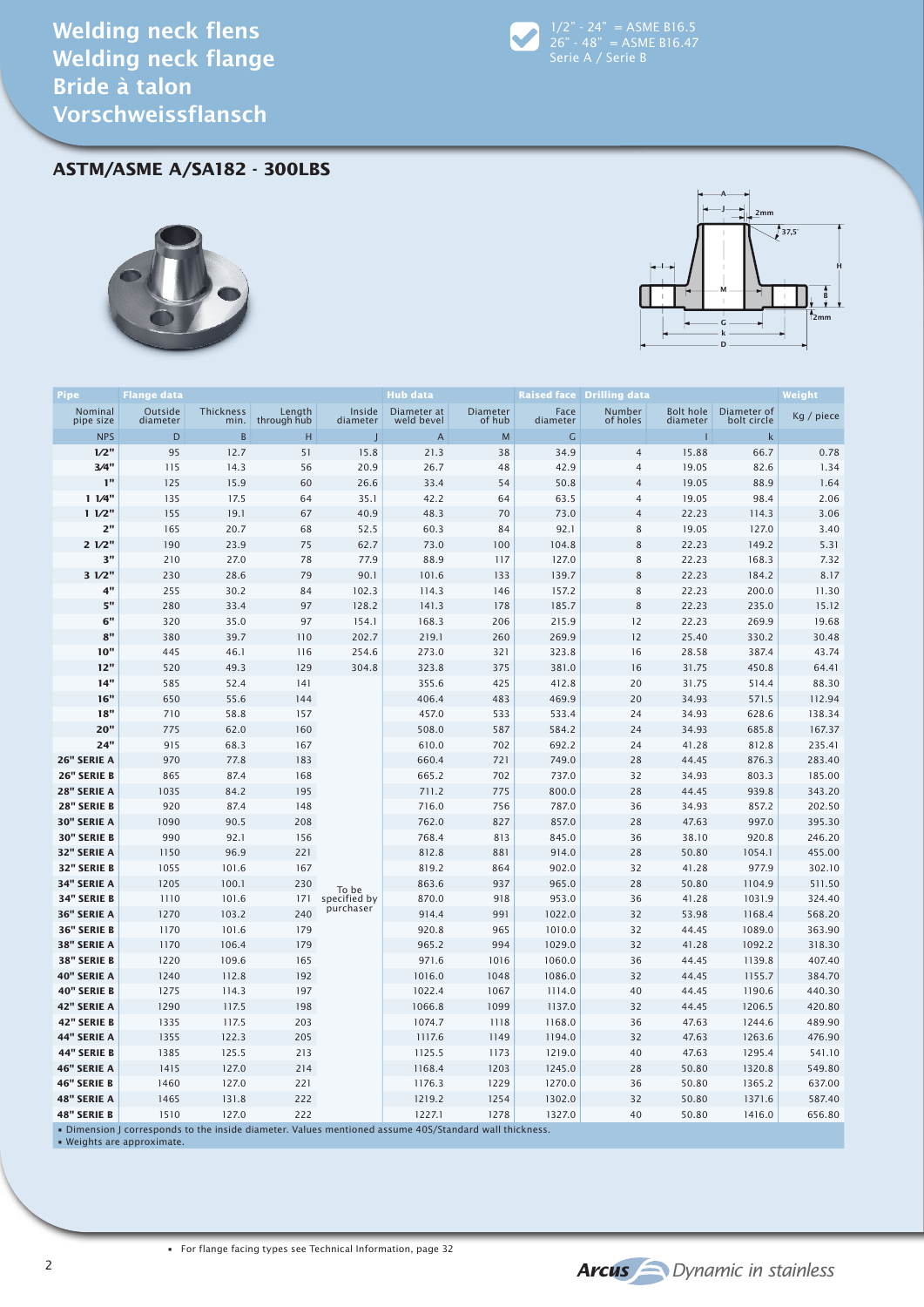$1/2" - 24" = A SME B16.5$ 26" - 48" = ASME B16.47

## **ASTM/ASME A/SA182 - 400LBS**





| Pipe                 | Flange data                |                   |                       |                              | Hub data                           |                    |                  | <b>Raised face Drilling data</b> |                       |                            | Weight         |                         |  |
|----------------------|----------------------------|-------------------|-----------------------|------------------------------|------------------------------------|--------------------|------------------|----------------------------------|-----------------------|----------------------------|----------------|-------------------------|--|
| Nominal<br>pipe size | Outside<br>diameter        | Thickness<br>min. | Length<br>through hub | diameter                     | Inside   Diameter at<br>weld bevel | Diameter<br>of hub | Face<br>diameter | Number<br>of holes               | Bolt hole<br>diameter | Diameter of<br>bolt circle | Kg / piece     |                         |  |
| <b>NPS</b>           | D                          | $\sf{B}$          | н                     | I                            | $\mathsf{A}$                       | M                  | G                |                                  |                       | k                          |                |                         |  |
| 1/2"                 | 95                         | 14.3              | 52                    |                              | 21.3                               | 38                 | 34.9             | $\overline{4}$                   | 15.88                 | 66.7                       | 0.90           |                         |  |
| 3/4"                 | 115                        | 15.9              | 57                    |                              | 26.7                               | 48                 | 42.9             | $\overline{4}$                   | 19.05                 | 82.6                       | 1.59           |                         |  |
| 1"                   | 125                        | 17.5              | 62                    |                              | 33.4                               | 54                 | 50.8             | 4                                | 19.05                 | 88.9                       | 1.90           |                         |  |
| 11/4"                | 135                        | 20.7              | 67                    |                              | 42.2                               | 64                 | 63.5             | 4                                | 19.05                 | 98.4                       | 2.49           |                         |  |
| 11/2"                | 155                        | 22.3              | 70                    |                              | 48.3                               | 70                 | 73.0             | $\overline{4}$                   | 22.23                 | 114.3                      | 3.63           | 1/2"                    |  |
| 2"                   | 165                        | 25.4              | 73                    |                              | 60.3                               | 84                 | 92.1             | 8                                | 19.05                 | 127.0                      | 4.54           |                         |  |
| 21/2"                | 190                        | 28.6              | 79                    |                              | 73.0                               | 100                | 104.8            | $\,$ 8 $\,$                      | 22.23                 | 149.2                      | 6.35           |                         |  |
| 3"                   | 210                        | 31.8              | 83                    |                              | 88.9                               | 117                | 127.0            | 8                                | 22.23                 | 168.3                      | 8.10           | $\frac{1}{2}$<br>600LBS |  |
| 31/2"                | 230                        | 35.0              | 86                    |                              | 101.6                              | 133                | 139.7            | 8                                | 25.40                 | 184.2                      | 11.80          |                         |  |
| 4"                   | 255                        | 35.0              | 89                    |                              | 114.3                              | 146                | 157.2            | 8                                | 25.40                 | 200.0                      | 13.61          |                         |  |
| 5"                   | 280                        | 38.1              | 102                   |                              | 141.3                              | 178                | 185.7            | 8                                | 25.40                 | 235.0                      | 17.69          |                         |  |
| 6"<br>8"             | 320                        | 41.3<br>47.7      | 103<br>117            |                              | 168.3<br>219.1                     | 206<br>260         | 215.9            | 12<br>12                         | 25.40                 | 269.9<br>330.0             | 22.23<br>35.38 |                         |  |
| 10"                  | 380                        |                   | 124                   |                              | 273.0                              |                    | 269.9            | 16                               | 28.58<br>31.75        |                            |                |                         |  |
| 12"                  | 445<br>520                 | 54.0<br>57.2      | 137                   |                              | 323.8                              | 321<br>375         | 323.8<br>381.0   | 16                               | 34.93                 | 387.4<br>450.8             | 49.89<br>72.57 |                         |  |
| 14"                  | 585                        | 60.4              | 149                   |                              | 355.6                              | 425                | 412.8            | 20                               | 34.93                 | 514.4                      | 105.69         |                         |  |
| 16"                  | 650                        | 63.5              | 152                   |                              | 406.4                              | 483                | 469.9            | 20                               | 38.10                 | 571.5                      | 133.36         |                         |  |
| 18"                  | 710                        | 66.7              | 165                   |                              | 457.0                              | 533                | 533.4            | 24                               | 38.10                 | 628.6                      | 258.90         |                         |  |
| 20"                  | 775                        | 69.9              | 168                   |                              | 508.0                              | 587                | 584.2            | 24                               | 41.28                 | 685.8                      | 193.00         |                         |  |
| 24"                  | 915                        | 76.2              | 175                   |                              | 610.0                              | 702                | 692.2            | 24                               | 47.63                 | 812.8                      | 281.48         |                         |  |
| 26" SERIE A          | 970                        | 88.9              | 194                   |                              | 660.4                              | 727                | 749              | 28                               | 47.63                 | 876.3                      | 319.60         |                         |  |
| 26" SERIE B          | 850                        | 88.9              | 149                   | To be<br>specified<br>by the | 660.4                              | 689                | 711              | 28                               | 38.10                 | 781.0                      | 177.90         |                         |  |
| <b>28" SERIE A</b>   | 1035                       | 95.3              | 206                   |                              | 711.2                              | 783                | 800              | 28                               | 50.80                 | 939.8                      | 379.20         |                         |  |
| 28" SERIE B          | 915                        | 95.3              | 159                   | purchaser                    | 711.2                              | 740                | 762              | 24                               | 41.28                 | 838.2                      | 218.40         |                         |  |
| <b>30" SERIE A</b>   | 1090                       | 101.6             | 219                   |                              | 762.0                              | 837                | 857              | 28                               | 53.98                 | 997.0                      | 436.20         |                         |  |
| <b>30" SERIE B</b>   | 970                        | 101.6             | 170                   |                              | 762.0                              | 794                | 819              | 28                               | 41.28                 | 895.4                      | 254.50         |                         |  |
| 32" SERIE A          | 1150                       | 108.0             | 232                   |                              | 812.8                              | 889                | 914              | 28                               | 53.98                 | 1054.1                     | 503.10         |                         |  |
| 32" SERIE B          | 1035                       | 108.0             | 179                   |                              | 812.8                              | 845                | 873              | 28                               | 44.45                 | 952.5                      | 300.20         |                         |  |
| <b>34" SERIE A</b>   | 1205                       | 111.2             | 241                   |                              | 863.6                              | 945                | 965              | 28                               | 53.98                 | 1104.9                     | 565.00         |                         |  |
| 34" SERIE B          | 1085                       | 111.2             | 187                   |                              | 863.6                              | 899                | 927              | 32                               | 44.45                 | 1003.3                     | 326.10         |                         |  |
| <b>36" SERIE A</b>   | 1270                       | 114.3             | 251                   |                              | 914.4                              | 1000               | 1022             | 32                               | 53.98                 | 1168.4                     | 634.10         |                         |  |
| <b>36" SERIE B</b>   | 1155                       | 119.1             | 200                   |                              | 914.4                              | 952                | 981              | 28                               | 47.63                 | 1066.8                     | 403.10         |                         |  |
| <b>38" SERIE A</b>   | 1205                       | 123.9             | 206                   |                              | 965.2                              | 1003               | 1035             | 32                               | 47.63                 | 1117.6                     | 434.90         |                         |  |
| <b>38" SERIE B</b>   | 1205                       | 123.9             | 206                   |                              | 965.2                              | 1003               | 1035             | 32                               | 47.63                 | 1117.6                     | 434.90         |                         |  |
| <b>40" SERIE A</b>   | 1270                       | 130.2             | 216                   |                              | 1016.0                             | 1054               | 1092             | 32                               | 50.80                 | 1174.8                     | 498.90         |                         |  |
| <b>40" SERIE B</b>   | 1270                       | 130.2             | 216                   |                              | 1016.0                             | 1054               | 1092             | 32                               | 50.80                 | 1174.8                     | 498.90         |                         |  |
| 42" SERIE A          | 1320                       | 133.4             | 224                   |                              | 1066.8                             | 1108               | 1143             | 32                               | 50.80                 | 1225.6                     | 541.00         |                         |  |
| 42" SERIE B          | 1320                       | 133.4             | 224                   |                              | 1066.8                             | 1108               | 1143             | 32                               | 50.80                 | 1225.6                     | 541.00         |                         |  |
| 44" SERIE A          | 1385                       | 139.7             | 233                   |                              | 1117.6                             | 1159               | 1200             | 32                               | 53.98                 | 1282.7                     | 615.40         |                         |  |
| 44" SERIE B          | 1385                       | 139.7             | 233                   |                              | 1117.6                             | 1159               | 1200             | 32                               | 53.98                 | 1282.7                     | 615.40         |                         |  |
| 46" SERIE A          | 1440                       | 146.1             | 244                   |                              | 1168.4                             | 1213               | 1257             | 36                               | 53.98                 | 1339.8                     | 682.50         |                         |  |
| 46" SERIE B          | 1440                       | 146.1             | 244                   |                              | 1168.4                             | 1213               | 1257             | 36                               | 53.98                 | 1339.8                     | 682.50         |                         |  |
| <b>48" SERIE A</b>   | 1510                       | 152.4             | 257                   |                              | 1219.2                             | 1267               | 1308             | 28                               | 60.33                 | 1403.4                     | 804.00         |                         |  |
| <b>48" SERIE B</b>   | 1510                       | 152.4             | 257                   |                              | 1219.2                             | 1267               | 1308             | 28                               | 60.33                 | 1403.4                     | 804.00         |                         |  |
|                      | · Weights are approximate. |                   |                       |                              |                                    |                    |                  |                                  |                       |                            |                |                         |  |

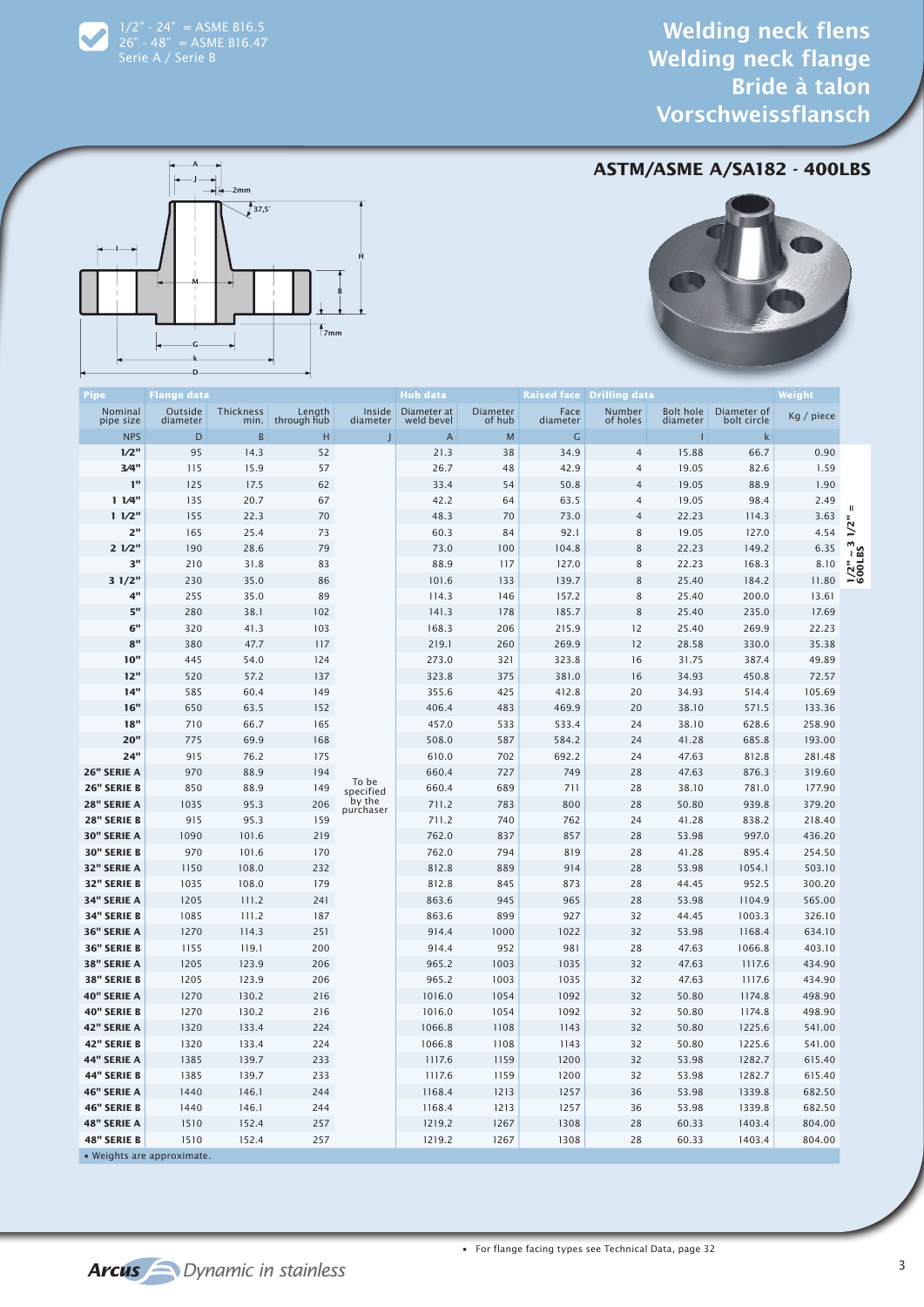

 $1/2" - 24" = A SME B16.5$ 26" - 48" = ASME B16.47

**ASTM/ASME A/SA182 - 600LBS**





| Pipe                       | <b>Flange data</b> |                  |                  |                       | <b>Hub data</b>              |             |                         | <b>Raised face Drilling data</b> |                  |                            | Weight           |
|----------------------------|--------------------|------------------|------------------|-----------------------|------------------------------|-------------|-------------------------|----------------------------------|------------------|----------------------------|------------------|
| Nominal                    | Outside            | <b>Thickness</b> | Length           | Inside                | Diameter at                  | Diameter    | Face                    | Number                           | <b>Bolt hole</b> | Diameter of                | Kg / piece       |
| pipe size<br><b>NPS</b>    | diameter<br>D      | min.<br>B        | through hub<br>Н | diameter              | weld bevel<br>$\overline{A}$ | of hub<br>M | diameter<br>$\mathsf C$ | of holes                         | diameter<br>п    | bolt circle<br>$\mathsf k$ |                  |
| 1/2"                       | 95                 | 14.3             | 52               |                       | 21.3                         | 38          | 34.9                    | $\overline{4}$                   | 15.88            | 66.7                       | 0.90             |
| 3/4"                       | 115                | 15.9             | 57               |                       | 26.7                         | 48          | 42.9                    | $\overline{4}$                   | 19.05            | 82.6                       | 1.59             |
| ı"                         | 125                | 17.5             | 62               |                       | 33.4                         | 54          | 50.8                    | $\overline{4}$                   | 19.05            | 88.9                       | 1.90             |
| 11/4"                      | 135                | 20.7             | 67               |                       | 42.2                         | 64          | 63.5                    | $\overline{4}$                   | 19.05            | 98.4                       | 2.49             |
| 11/2"                      | 155                | 22.3             | 70               |                       | 48.3                         | 70          | 73.0                    | $\overline{4}$                   | 22.23            | 114.3                      | 3.63             |
| 2"                         | 165                | 25.4             | 73               |                       | 60.3                         | 84          | 92.1                    | 8                                | 19.05            | 127.0                      | 4.54             |
| 21/2"                      | 190                | 28.6             | 79               |                       | 73.0                         | 100         | 104.8                   | 8                                | 22.23            | 149.2                      | 6.35             |
| 3"                         | 210                | 31.8             | 83               |                       | 88.9                         | 117         | 127.0                   | 8                                | 22.23            | 168.3                      | 8.10             |
| 31/2"                      | 230                | 35.0             | 86               |                       | 101.6                        | 133         | 139.7                   | 8                                | 25.40            | 184.2                      | 11.80            |
| 4"                         | 275                | 38.1             | 102              |                       | 114.3                        | 152         | 157.2                   | 8                                | 25.40            | 215.9                      | 16.78            |
| 5"                         | 330                | 44.5             | 114              |                       | 141.3                        | 189         | 185.7                   | 8                                | 28.58            | 266.7                      | 30.87            |
| $\mathbf{6}^{\mathsf{u}}$  | 355                | 47.7             | 117              |                       | 168.3                        | 222         | 215.9                   | 12                               | 28.58            | 292.1                      | 36.77            |
| 8"                         | 420                | 55.6             | 133              |                       | 219.1                        | 273         | 269.9                   | 12                               | 31.75            | 349.2                      | 50.80            |
| 10"                        | 510                | 63.5             | 152              |                       | 273.0                        | 343         | 323.8                   | 16                               | 34.93            | 431.8                      | 86.26            |
| 12"                        | 560                | 66.7             | 156              |                       | 323.8                        | 400         | 381.0                   | 20                               | 34.93            | 489.0                      | 102.51           |
| 14"                        | 605                | 69.9             | 165              |                       | 355.6                        | 432         | 412.8                   | 20                               | 38.10            | 527.0                      | 121.56           |
| 16"                        | 685                | 76.2             | 178              |                       | 406.4                        | 495         | 469.9                   | 20                               | 41.28            | 603.2                      | 177.06           |
| 18"                        | 745                | 82.6             | 184              |                       | 457.0                        | 546         | 533.4                   | 20                               | 44.45            | 654.0                      | 215.65           |
| 20"                        | 815                | 88.9             | 190              |                       | 508.0                        | 610         | 584.2                   | 24                               | 44.45            | 723.9                      | 267.86           |
| 24"                        | 940                | 101.6            | 203              |                       | 610.0                        | 718         | 692.2                   | 24                               | 50.80            | 838.2                      | 372.00           |
| 26" SERIE A                | 1015               | 108.0            | 222              |                       | 660.4                        | 748         | 749.0                   | 28                               | 50.80            | 914.4                      | 444.40           |
| 26" SERIE B                | 890                | 111.2            | 181              | To be<br>specified by | 660.4                        | 698         | 727.0                   | 28                               | 44.45            | 806.4                      | 259.00           |
| 28" SERIE A                | 1075               | 111.2            | 235              | purchaser             | 711.2                        | 803         | 800.0                   | 28                               | 53.98            | 965.2                      | 499.60           |
| 28" SERIE B<br>30" SERIE A | 950<br>1130        | 115.9<br>114.3   | 190<br>248       |                       | 711.2<br>762.0               | 752<br>862  | 784.0<br>857.0          | 28<br>28                         | 47.63<br>53.98   | 863.6<br>1022.4            | 303.80<br>567.50 |
| <b>30" SERIE B</b>         | 1020               | 125.5            | 205              |                       | 762.0                        | 806         | 841.0                   | 28                               | 50.80            | 927.1                      | 376.90           |
| 32" SERIE A                | 1195               | 117.5            | 260              |                       | 812.8                        | 918         | 914.0                   | 28                               | 60.33            | 1079.5                     | 633.70           |
| 32" SERIE B                | 1085               | 130.2            | 216              |                       | 812.8                        | 860         | 895.0                   | 28                               | 53.98            | 984.2                      | 435.10           |
| 34" SERIE A                | 1245               | 120.7            | 270              |                       | 863.6                        | 973         | 965.0                   | 28                               | 60.33            | 1130.3                     | 695.80           |
| 34" SERIE B                | 1160               | 141.3            | 233              |                       | 863.6                        | 914         | 953.0                   | 24                               | 60.33            | 1054.1                     | 548.60           |
| 36" SERIE A                | 1315               | 123.9            | 283              |                       | 914.4                        | 1032        | 1022.0                  | 28                               | 66.68            | 1193.8                     | 789.00           |
| 36" SERIE B                | 1215               | 146.1            | 243              |                       | 914.4                        | 968         | 1010.0                  | 28                               | 60.33            | 1104.9                     | 590.20           |
| 38" SERIE A                | 1270               | 152.4            | 254              |                       | 965.2                        | 1022        | 1054.0                  | 28                               | 60.33            | 1162.0                     | 667.50           |
| 38" SERIE B                | 1270               | 152.4            | 254              |                       | 965.2                        | 1022        | 1054.0                  | 28                               | 60.33            | 1162.0                     | 667.50           |
| 40" SERIE A                | 1320               | 158.8            | 264              |                       | 1016.0                       | 1073        | 1111.0                  | 32                               | 60.33            | 1212.8                     | 717.50           |
| <b>40" SERIE B</b>         | 1320               | 158.8            | 264              |                       | 1016.0                       | 1073        | 1111.0                  | 32                               | 60.33            | 1212.8                     | 717.50           |
| 42" SERIE A                | 1405               | 168.3            | 279              |                       | 1066.8                       | 1127        | 1168.0                  | 28                               | 66.68            | 1282.7                     | 886.30           |
| 42" SERIE B                | 1405               | 168.3            | 279              |                       | 1066.8                       | 1127        | 1168.0                  | 28                               | 66.68            | 1282.7                     | 886.30           |
| 44" SERIE A                | 1455               | 173.1            | 289              |                       | 1117.6                       | 1181        | 1226.0                  | 32                               | 66.68            | 1333.5                     | 940.80           |
| 44" SERIE B                | 1455               | 173.1            | 289              |                       | 1117.6                       | 1181        | 1226.0                  | 32                               | 66.68            | 1333.5                     | 940.80           |
| 46" SERIE A                | 1510               | 179.4            | 300              |                       | 1168.4                       | 1235        | 1276.0                  | 32                               | 66.68            | 1390.6                     | 1044.90          |
| <b>46" SERIE B</b>         | 1510               | 179.4            | 300              |                       | 1168.4                       | 1235        | 1276.0                  | 32                               | 66.68            | 1390.6                     | 1044.90          |
| 48" SERIE A                | 1595               | 189.0            | 316              |                       | 1219.2                       | 1289        | 1334.0                  | 32                               | 73.03            | 1460.5                     | 1236.20          |
| 48" SERIE B                | 1595               | 189.0            | 316              |                       | 1219.2                       | 1289        | 1334.0                  | 32                               | 73.03            | 1460.5                     | 1236.20          |
| . Weights are approximate. |                    |                  |                  |                       |                              |             |                         |                                  |                  |                            |                  |

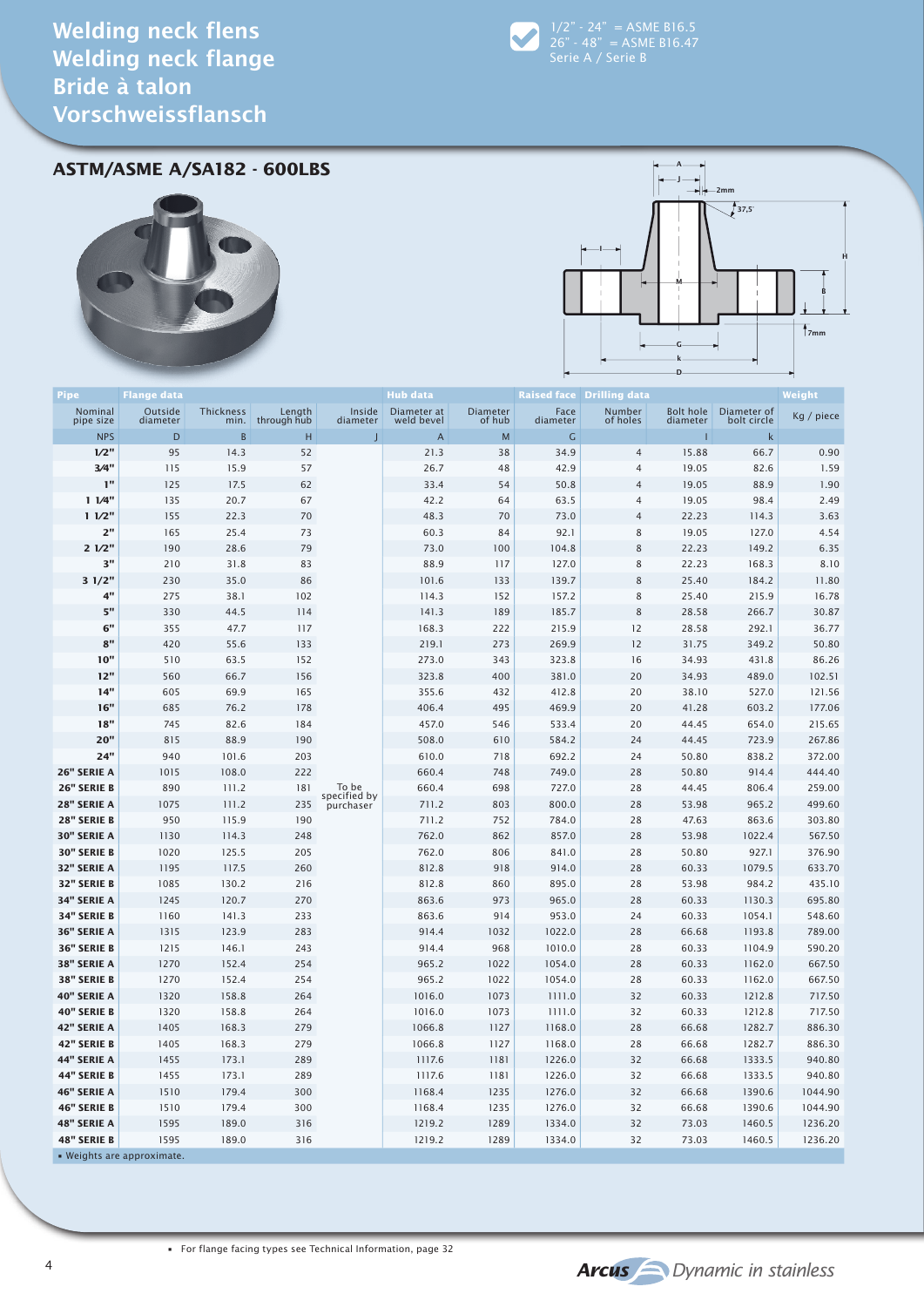$1/2" - 24" = A SME B16.5$ 26" - 48" = ASME B16.47 Serie A / Serie B

## **ASTM/ASME A/SA182 - 900LBS**





| Pipe                 | <b>Flange data</b>         |                  |                            |                                    | Hub data                  |                    |                  | <b>Raised face Drilling data</b> |          |                                      | Weight     |                          |
|----------------------|----------------------------|------------------|----------------------------|------------------------------------|---------------------------|--------------------|------------------|----------------------------------|----------|--------------------------------------|------------|--------------------------|
| Nominal<br>pipe size | Outside<br>diameter        | <b>Thickness</b> | Length<br>min. through hub | Inside<br>diameter                 | Diameter at<br>weld bevel | Diameter<br>of hub | Face<br>diameter | Number<br>of holes               | diameter | Bolt hole Diameter of<br>bolt circle | Kg / piece |                          |
| <b>NPS</b>           | D                          | B                | н                          |                                    | A                         | M                  | G                |                                  |          | k                                    |            |                          |
| 1/2"                 | 120                        | 22.3             | 60                         |                                    | 21.3                      | 38                 | 34.9             | $\overline{4}$                   | 22.23    | 82.6                                 | 2.10       |                          |
| 3/4"                 | 130                        | 25.4             | 70                         |                                    | 26.7                      | 44                 | 42.9             | $\overline{4}$                   | 22.23    | 88.9                                 | 2.72       |                          |
| 1 <sup>n</sup>       | 150                        | 28.6             | 73                         |                                    | 33.4                      | 52                 | 50.8             | 4                                | 25.40    | 101.6                                | 3.86       | Ш                        |
| 11/4"                | 160                        | 28.6             | 73                         |                                    | 42.2                      | 64                 | 63.5             | 4                                | 25.40    | 111.1                                | 4.54       |                          |
| 11/2"                | 180                        | 31.8             | 83                         |                                    | 48.3                      | 70                 | 73.0             | 4                                | 28.58    | 123.8                                | 5.90       |                          |
| 2 <sup>n</sup>       | 215                        | 38.1             | 102                        |                                    | 60.3                      | 105                | 92.1             | 8                                | 25.40    | 165.1                                | 10.89      | $\frac{1}{2}$<br>1500LBS |
| 21/2"                | 245                        | 41.3             | 105                        |                                    | 73.0                      | 124                | 104.8            | 8                                | 28.58    | 190.5                                | 16.34      |                          |
| 3"                   | 240                        | 38.1             | 102                        |                                    | 88.9                      | 127                | 127.0            | 8                                | 25.40    | 190.5                                | 15.00      |                          |
| 4"                   | 290                        | 44.5             | 114                        |                                    | 114.3                     | 159                | 157.2            | 8                                | 31.75    | 235.0                                | 23.13      |                          |
| 5"                   | 350                        | 50.8             | 127                        |                                    | 141.3                     | 190                | 185.7            | 8                                | 34.93    | 279.4                                | 38.50      |                          |
| 6"                   | 380                        | 55.6             | 140                        |                                    | 168.3                     | 235                | 215.9            | 12                               | 31.75    | 317.5                                | 49.89      |                          |
| 8"                   | 470                        | 63.5             | 162                        |                                    | 219.1                     | 298                | 269.9            | 12                               | 38.10    | 393.7                                | 79.45      |                          |
| 10"                  | 545                        | 69.9             | 184                        |                                    | 273.0                     | 368                | 323.8            | 16                               | 38.10    | 469.9                                | 118.04     |                          |
| 12"                  | 610                        | 79.4             | 200                        |                                    | 323.8                     | 419                | 381.0            | 20                               | 38.10    | 533.4                                | 157.00     |                          |
| 14"                  | 640                        | 85.8             | 213                        |                                    | 355.6                     | 451                | 412.8            | 20                               | 41.28    | 558.8                                | 181.60     |                          |
| 16"                  | 705                        | 88.9             | 216                        |                                    | 406.4                     | 508                | 469.9            | 20                               | 44.45    | 616.0                                | 224.73     |                          |
| 18"                  | 785                        | 101.6            | 229                        |                                    | 457.0                     | 565                | 533.4            | 20                               | 50.80    | 685.8                                | 308.72     |                          |
| 20"                  | 855                        | 108.0            | 248                        |                                    | 508.0                     | 622                | 584.2            | 20                               | 53.98    | 749.3                                | 376.82     |                          |
| 24"                  | 1040                       | 139.7            | 292                        | To be<br>specified by<br>purchaser | 610.0                     | 749                | 692.2            | 20                               | 66.68    | 901.7                                | 685.00     |                          |
| 26" SERIE A          | 1085                       | 139.7            | 286                        |                                    | 660.4                     | 775                | 749.0            | 20                               | 73.03    | 952.5                                | 686.60     |                          |
| 26" SERIE B          | 1020                       | 135.0            | 259                        |                                    | 660.4                     | 743                | 762.0            | 20                               | 66.68    | 901.7                                | 538.20     |                          |
| 28" SERIE A          | 1170                       | 142.9            | 298                        |                                    | 711.2                     | 832                | 800.0            | 20                               | 79.38    | 1022.4                               | 808.10     |                          |
| 28" SERIE B          | 1105                       | 147.7            | 276                        |                                    | 711.2                     | 797                | 819.0            | 20                               | 73.03    | 971.6                                | 675.20     |                          |
| 30" SERIE A          | 1230                       | 149.3            | 311                        |                                    | 762.0                     | 889                | 857.0            | 20                               | 79.38    | 1085.8                               | 933.40     |                          |
| <b>30" SERIE B</b>   | 1180                       | 155.6            | 289                        |                                    | 762.0                     | 851                | 876.0            | 20                               | 79.38    | 1035.0                               | 798.60     |                          |
| 32" SERIE A          | 1315                       | 158.8            | 330                        |                                    | 812.8                     | 946                | 914.0            | 20                               | 85.73    | 1155.7                               | 1116.90    |                          |
| 32" SERIE B          | 1240                       | 160.4            | 303                        |                                    | 812.8                     | 908                | 927.0            | 20                               | 79.38    | 1092.2                               | 898.80     |                          |
| 34" SERIE A          | 1395                       | 165.1            | 349                        |                                    | 863.6                     | 1006               | 965.0            | 20                               | 92.08    | 1225.6                               | 1310.40    |                          |
| 34" SERIE B          | 1315                       | 171.5            | 319                        |                                    | 863.6                     | 962                | 991.0            | 20                               | 85.73    | 1155.7                               | 1063.70    |                          |
| 36" SERIE A          | 1460                       | 171.5            | 362                        |                                    | 914.4                     | 1064               | 1022.0           | 20                               | 92.08    | 1289.0                               | 1479.60    |                          |
| 36" SERIE B          | 1345                       | 173.1            | 325                        |                                    | 914.4                     | 1016               | 1029.0           | 24                               | 79.38    | 1200.2                               | 1078.40    |                          |
| 38" SERIE A          | 1460                       | 190.5            | 352                        |                                    | 965.2                     | 1073               | 1099.0           | 20                               | 92.08    | 1289.0                               | 1445.40    |                          |
| 38" SERIE B          | 1460                       | 190.5            | 352                        |                                    | 965.2                     | 1073               | 1099.0           | 20                               | 92.08    | 1289.0                               | 1445.40    |                          |
| 40" SERIE A          | 1510                       | 196.9            | 364                        |                                    | 1016.0                    | 1127               | 1162.0           | 24                               | 92.08    | 1339.8                               | 1529.50    |                          |
| 40" SERIE B          | 1510                       | 196.9            | 364                        |                                    | 1016.0                    | 1127               | 1162.0           | 24                               | 92.08    | 1339.8                               | 1529.50    |                          |
| 42" SERIE A          | 1560                       | 206.4            | 371                        |                                    | 1066.8                    | 1176               | 1213.0           | 24                               | 92.08    | 1390.6                               | 1666.70    |                          |
| 42" SERIE B          | 1560                       | 206.4            | 371                        |                                    | 1066.8                    | 1176               | 1213.0           | 24                               | 92.08    | 1390.6                               | 1666.70    |                          |
| 44" SERIE A          | 1650                       | 214.4            | 391                        |                                    | 1117.6                    | 1235               | 1270.0           | 24                               | 92.08    | 1463.7                               | 1939.20    |                          |
| 44" SERIE B          | 1650                       | 214.4            | 391                        |                                    | 1117.6                    | 1235               | 1270.0           | 24                               | 92.08    | 1463.7                               | 1939.20    |                          |
| 46" SERIE A          | 1735                       | 225.5            | 411                        |                                    | 1168.4                    | 1292               | 1334.0           | 24                               | 104.78   | 1536.7                               | 2265.00    |                          |
| 46" SERIE B          | 1735                       | 225.5            | 411                        |                                    | 1168.4                    | 1292               | 1334.0           | 24                               | 104.78   | 1536.7                               | 2265.00    |                          |
| 48" SERIE A          | 1785                       | 233.4            | 419                        |                                    | 1219.2                    | 1343               | 1384.0           | 24                               | 104.78   | 1587.5                               | 2433.20    |                          |
| 48" SERIE B          | 1785                       | 233.4            | 419                        |                                    | 1219.2                    | 1343               | 1384.0           | 24                               | 104.78   | 1587.5                               | 2433.20    |                          |
| <b>48" SERIE B</b>   | 1595                       | 189.0            | 316                        |                                    | 1219.2                    | 1289               | 1334             | 32                               | 73.03    | 1460.5                               | 1217.08    |                          |
|                      | . Weights are approximate. |                  |                            |                                    |                           |                    |                  |                                  |          |                                      |            |                          |